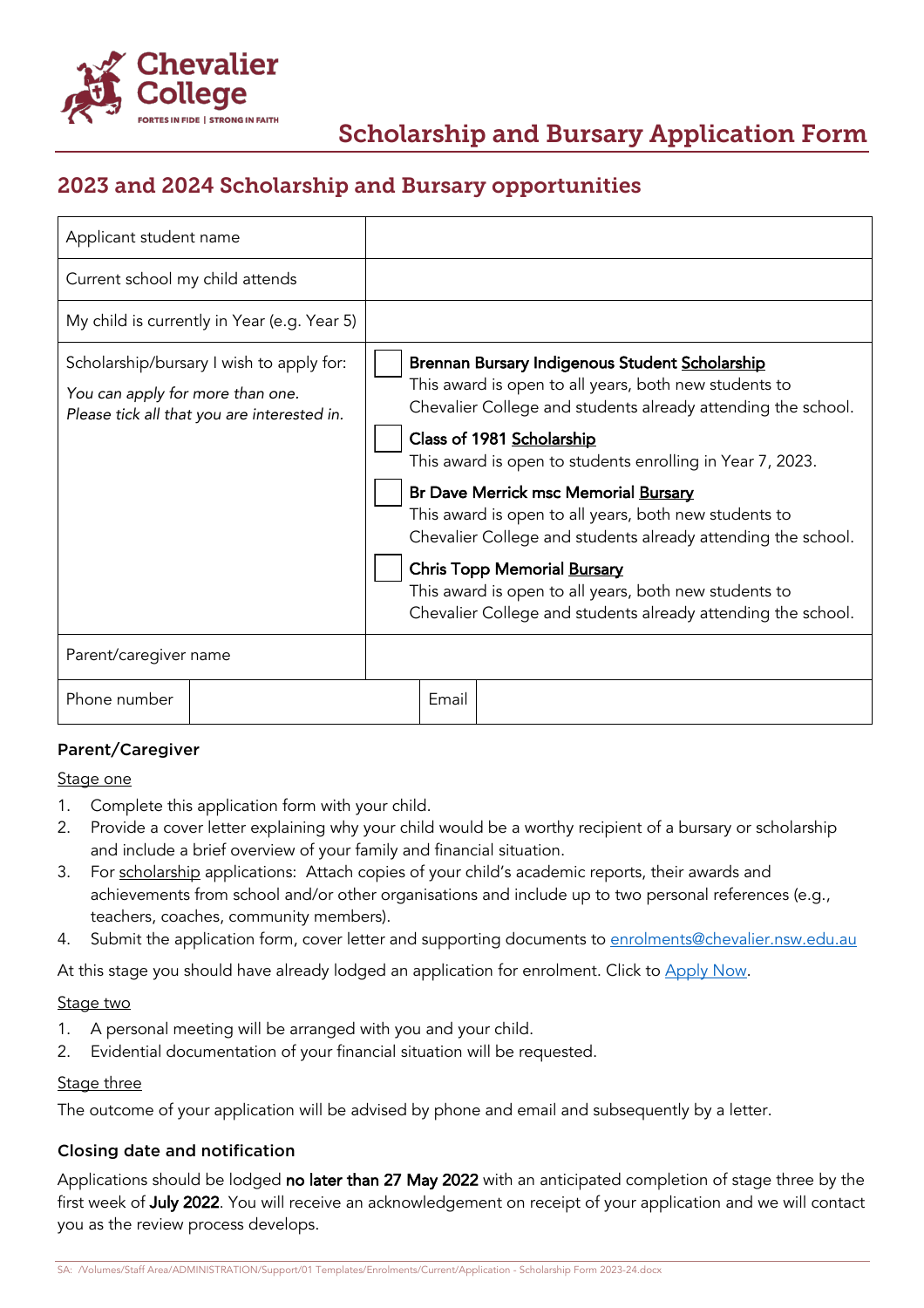

## Dear student

The following questions are to be completed by the **student**. To avoid duplicating information we suggest you read all the questions before starting. You might like to complete a draft before writing on the form. You are welcome to discuss your answers with your family as they may be able to help you identify things about yourself that you do not realise. This is not a test, but simply an opportunity for you to introduce yourself to us. If you are unable to answer a question, that is fine, leave it blank.

| 1. Describe yourself as a student.                                                                                                                                                                                          |  |  |  |  |  |
|-----------------------------------------------------------------------------------------------------------------------------------------------------------------------------------------------------------------------------|--|--|--|--|--|
|                                                                                                                                                                                                                             |  |  |  |  |  |
|                                                                                                                                                                                                                             |  |  |  |  |  |
|                                                                                                                                                                                                                             |  |  |  |  |  |
|                                                                                                                                                                                                                             |  |  |  |  |  |
|                                                                                                                                                                                                                             |  |  |  |  |  |
| 2. What are your areas of strength with regards to schoolwork?                                                                                                                                                              |  |  |  |  |  |
|                                                                                                                                                                                                                             |  |  |  |  |  |
|                                                                                                                                                                                                                             |  |  |  |  |  |
|                                                                                                                                                                                                                             |  |  |  |  |  |
|                                                                                                                                                                                                                             |  |  |  |  |  |
|                                                                                                                                                                                                                             |  |  |  |  |  |
| 3. What are the areas that need development with regards to your schoolwork?                                                                                                                                                |  |  |  |  |  |
|                                                                                                                                                                                                                             |  |  |  |  |  |
|                                                                                                                                                                                                                             |  |  |  |  |  |
|                                                                                                                                                                                                                             |  |  |  |  |  |
|                                                                                                                                                                                                                             |  |  |  |  |  |
|                                                                                                                                                                                                                             |  |  |  |  |  |
| 4. Explain how you are active in one or more interests outside academic pursuits, such as sport, music, arts<br>or other extracurricular activities. Include any activity that demonstrates teamwork or citizenship through |  |  |  |  |  |
| volunteer work.                                                                                                                                                                                                             |  |  |  |  |  |
|                                                                                                                                                                                                                             |  |  |  |  |  |
|                                                                                                                                                                                                                             |  |  |  |  |  |
|                                                                                                                                                                                                                             |  |  |  |  |  |
|                                                                                                                                                                                                                             |  |  |  |  |  |
|                                                                                                                                                                                                                             |  |  |  |  |  |
|                                                                                                                                                                                                                             |  |  |  |  |  |